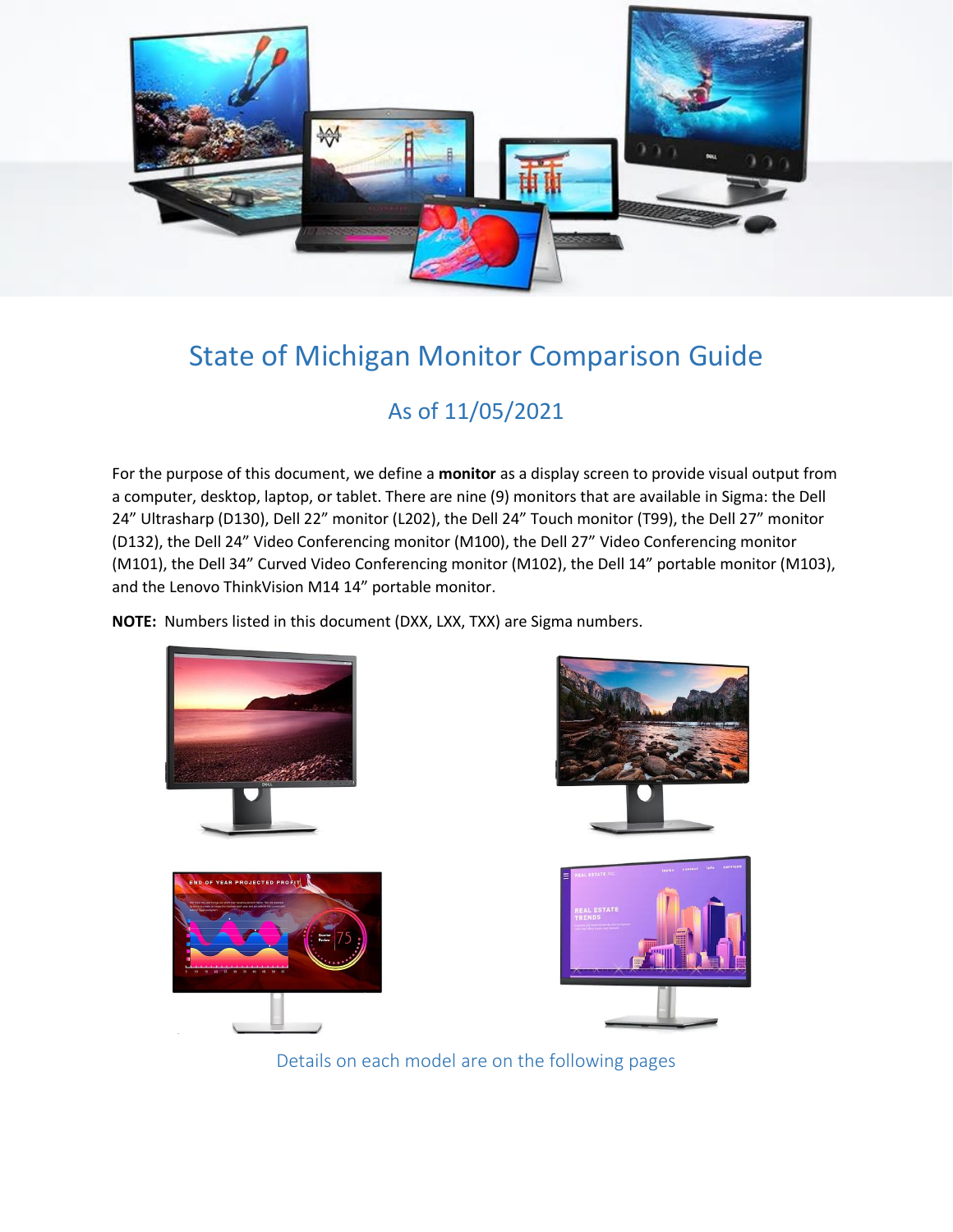# **Dell P2418HT 24" Touch Monitor (T99) – \$254.99**

This monitor is 24 inches, measured from corner to corner. Full HD with a resolution of 1920 x 1080. 10 point touch system. Articulating monitor stand.

### **Technical Specifications**

- Diagonal size: 24"
- Aspect ratio: Widescreen  $(16:09)$
- Resolution: Full HD 1920 X 1080
- Contrast ratio: 1000:1
- Brightness: 250  $cd/m<sup>2</sup>$
- 1 x HDMI
- 1 x DisplayPort
- $\bullet$  1 x VGA
- Size without Stand: 21.17" X 2.13" X 12.65"
- Weight: 6.88lbs
- Cables included: 1 x VGA cable, 1 x DisplayPort cable, 1 x USB cable



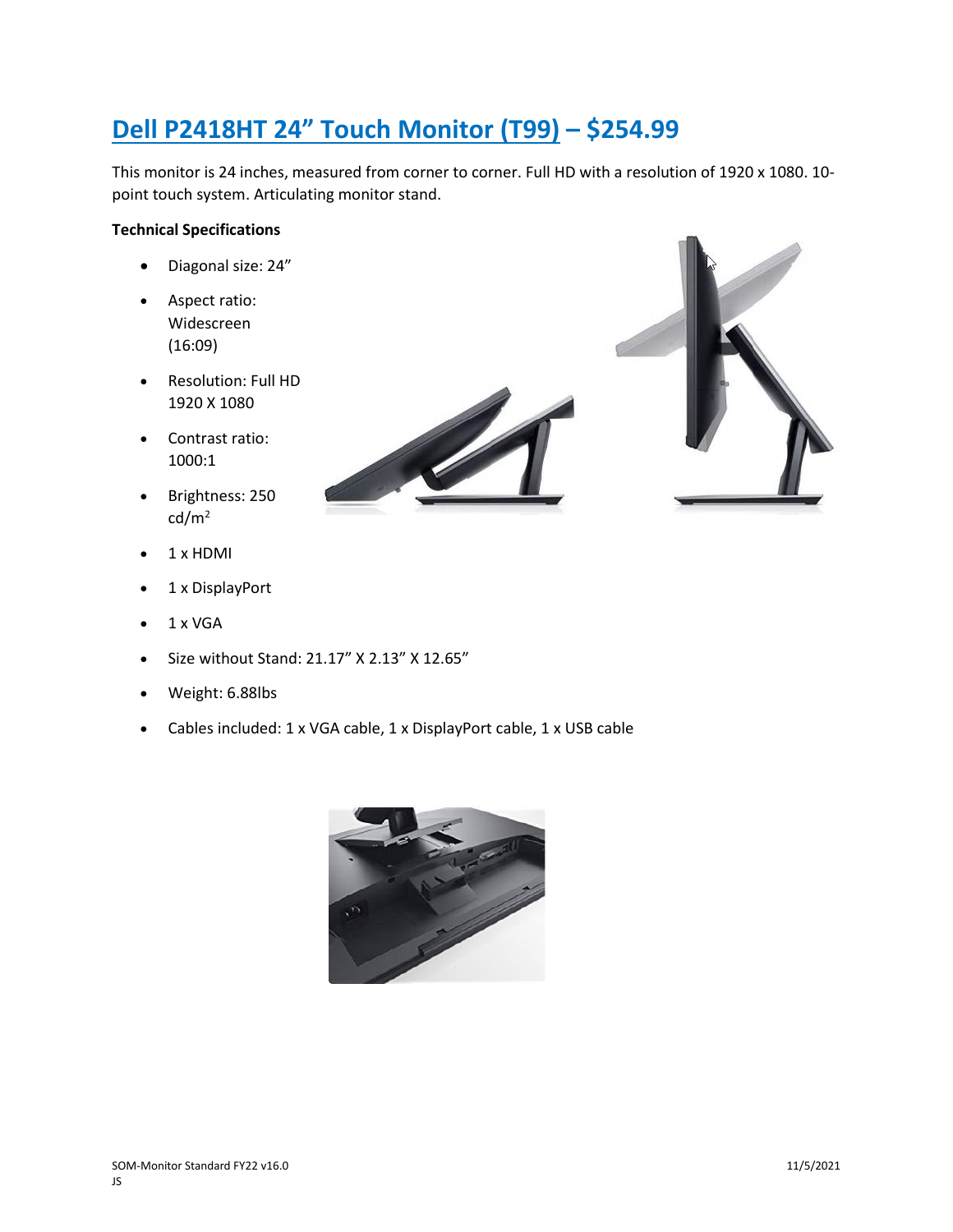## **Dell U2422H 24" Ultrasharp Monitor (D130) – \$224.00**

This monitor is 24 inches, measured from corner to corner. Full HD with a resolution of 1920 x 1080.

### **Technical Specifications**

- Diagonal size: 24"
- Aspect ratio: Widescreen (16:09)
- Resolution: Full HD 1920 X 1080
- Contrast ratio: 1000:1
- Brightness:  $250 \text{ cd/m}^2$
- 1 x HDMI port
- 1 x DisplayPort (out)
- 1 x USB-C upstream port (data only)
- 2 x Super speed USB 10Gbps (USB Gen 2) Type-A
- 1 x Super speed USB 10Gbps (USB 3.2 Gen 2) Type-A w/power charging
- 1 x USB-C downstream port (10Gbps, 15W)
- Size with Stand: 21.7" X 7.07" X 14.33"
- Weight: 7.75lbs





## **Connectivity Options**

#### Ports & Slots:

1. Security lock slot | 2. Power connector | 3. HDMI port | 4. DisplayPort | 5. Stand lock feature | 6. DisplayPort (out) | 7. USB-C upstream port (data only) | 8. Super speed USB 10Gbps (USB 3.2 Gen2) Type-A downstream port (2) | 9. Audio line-out port | 10. Super speed USB 10Gbps (USB 3.2 Gen2) Type-A downstream port with power charging | 11. USB-C downstream port (10Gbps, 15W)

#### **Cables Included:**

DP 1.4 (DP-DP), 1.8m | USB-A to USB-C Gen 2, 1m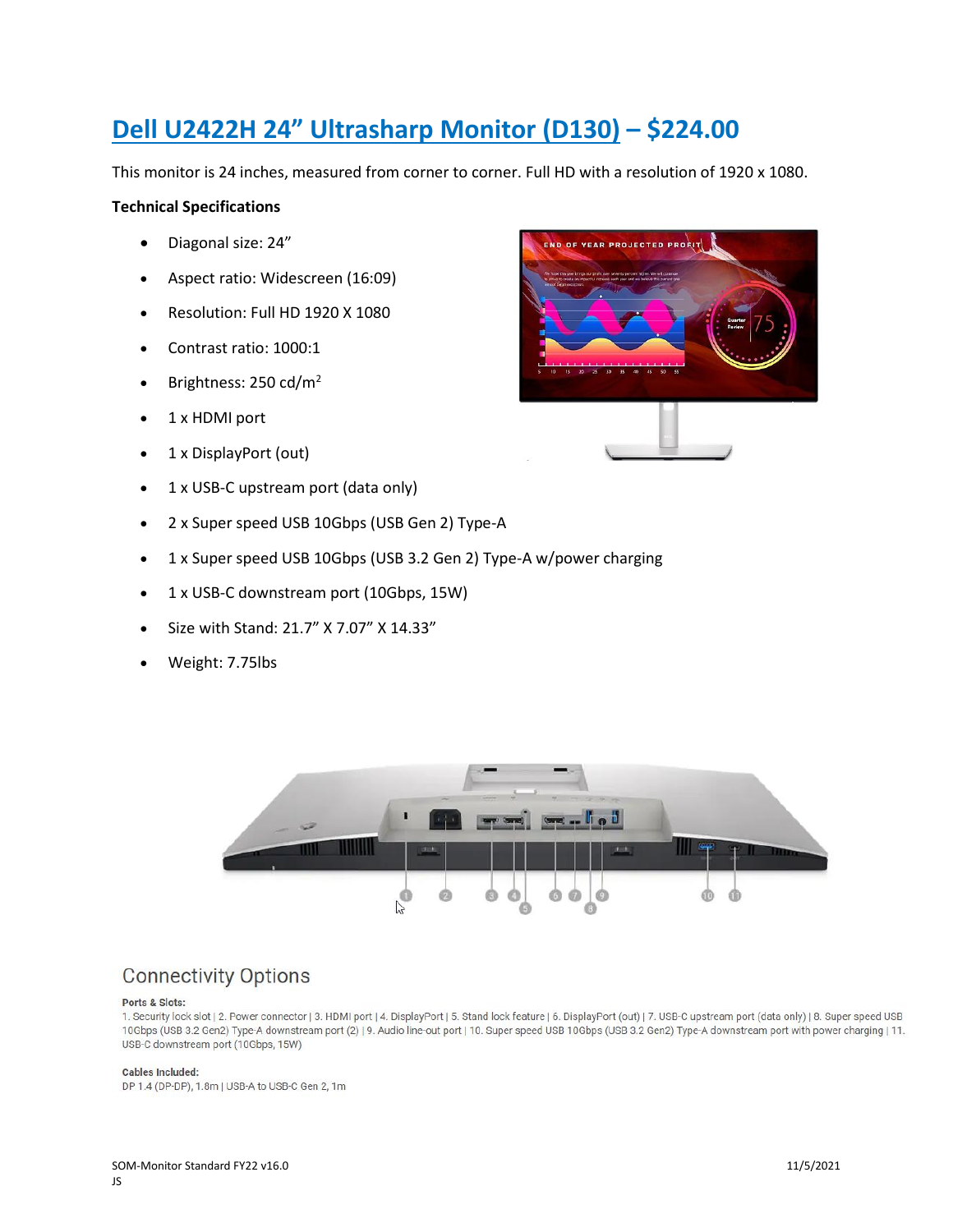# **Dell P2222H 22" (L202) – \$191.00**

This monitor is 24 inches, measured from corner to corner. Full HD with a resolution of 1920 x 1080.

### **Technical Specifications**

- Diagonal size: 22"
- Aspect ratio: Widescreen (16:09)
- Resolution: Full HD 1920 X 1080
- Contrast ratio: 1000:1
- Brightness:  $250 \text{ cd/m}^2$
- 1 x HDMI port
- 1 x DisplayPort
- 1 x VGA Connector
- 1 x Super speed USB 5Gbps upstream port
- 1 x Super speed USB 5Gbps downstream port
- Size with Stand: 19.18 in x 7.07 in x 18.98 in
- Weight: 6.22lbs





## **Connectivity Options**

#### Ports & Slots:

1. Security-lock slot | 2. Power connector | 3. HDMI port | 4. Stand lock | 5. DisplayPort | 6. VGA connector | 7. SuperSpeed USB 5Gbps upstream port | 8. SuperSpeed USB 5Gbps downstream port

#### Cables Included:

Power cable | DisplayPort to DisplayPort cable (1.8 meters) | SuperSpeed USB 5Gbps upstream cable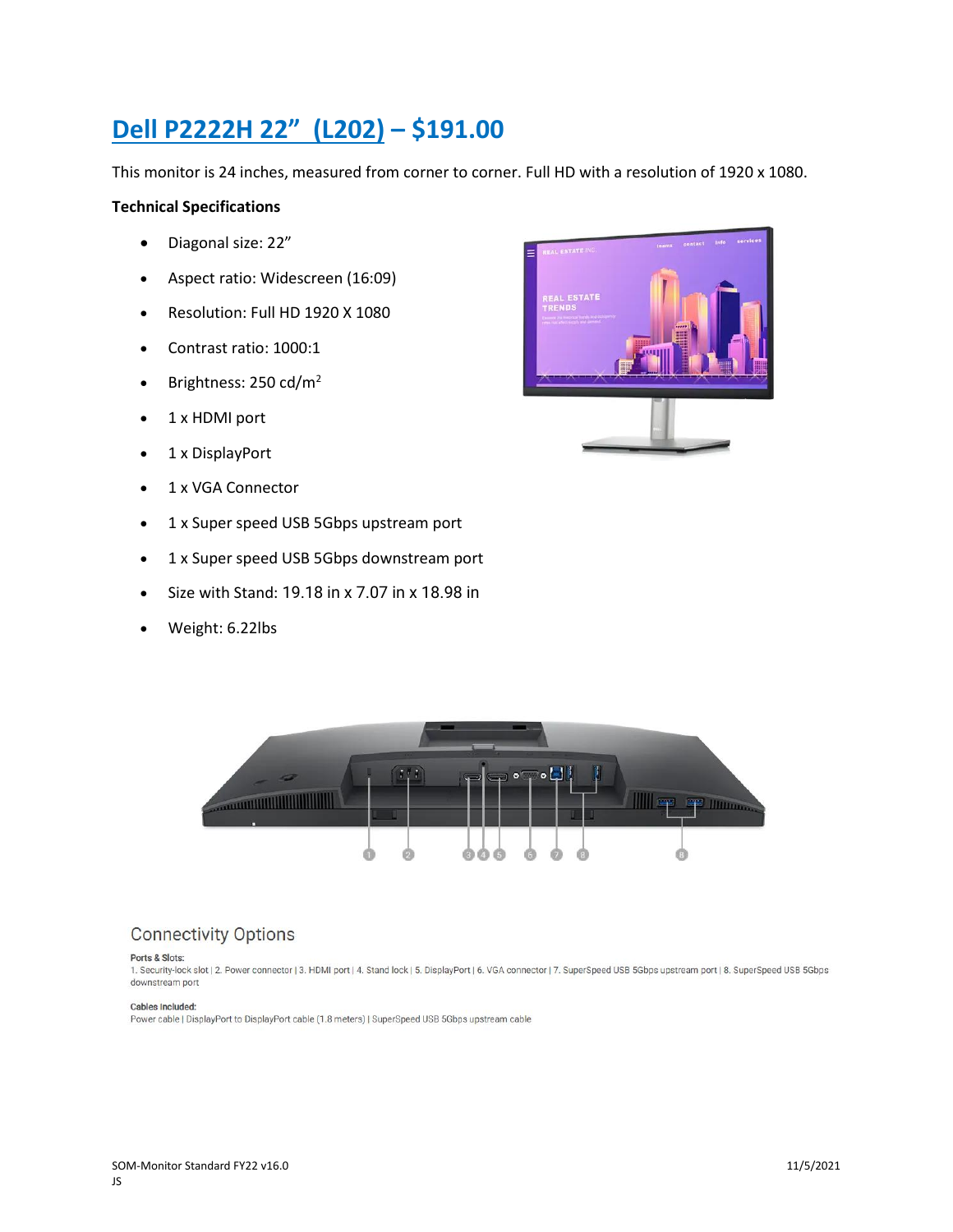## **Dell P2722H 22" (D132) – \$280.00**

This monitor is 27 inches, measured from corner to corner. Full HD with a resolution of 1920 x 1080.

### **Technical Specifications**

- Diagonal size: 27"
- Aspect ratio: Widescreen (16:09)
- Resolution: Full HD 1920 X 1080
- Contrast ratio: 1000:1
- Brightness: 300 cd/m<sup>2</sup>
- 1 x HDMI 1.4 port
- 1 x DisplayPort
- $\bullet$  1 x VGA
- 1 x Super speed USB 5Gbps (USB3.2 Gen 1 upstream)
- 4 x Super speed USB 5Gbps (USB3.2 Gen 1)
- Size with Stand: 19.18 in x 7.07 in x 18.98 in
- Weight: 6.22lbs





### Ports & Slots:

1. Security-lock slot | 2. Power connector | 3. HDMI port | 4. Stand lock | 5. DisplayPort | 6. VGA connector | 7. SuperSpeed USB 5Gbps upstream port | 8. SuperSpeed USB 5Gbps downstream port (4)

#### Cables Included:

Power cable | DisplayPort to DisplayPort cable (1.8 meters) | SuperSpeed USB 5Gbps upstream cable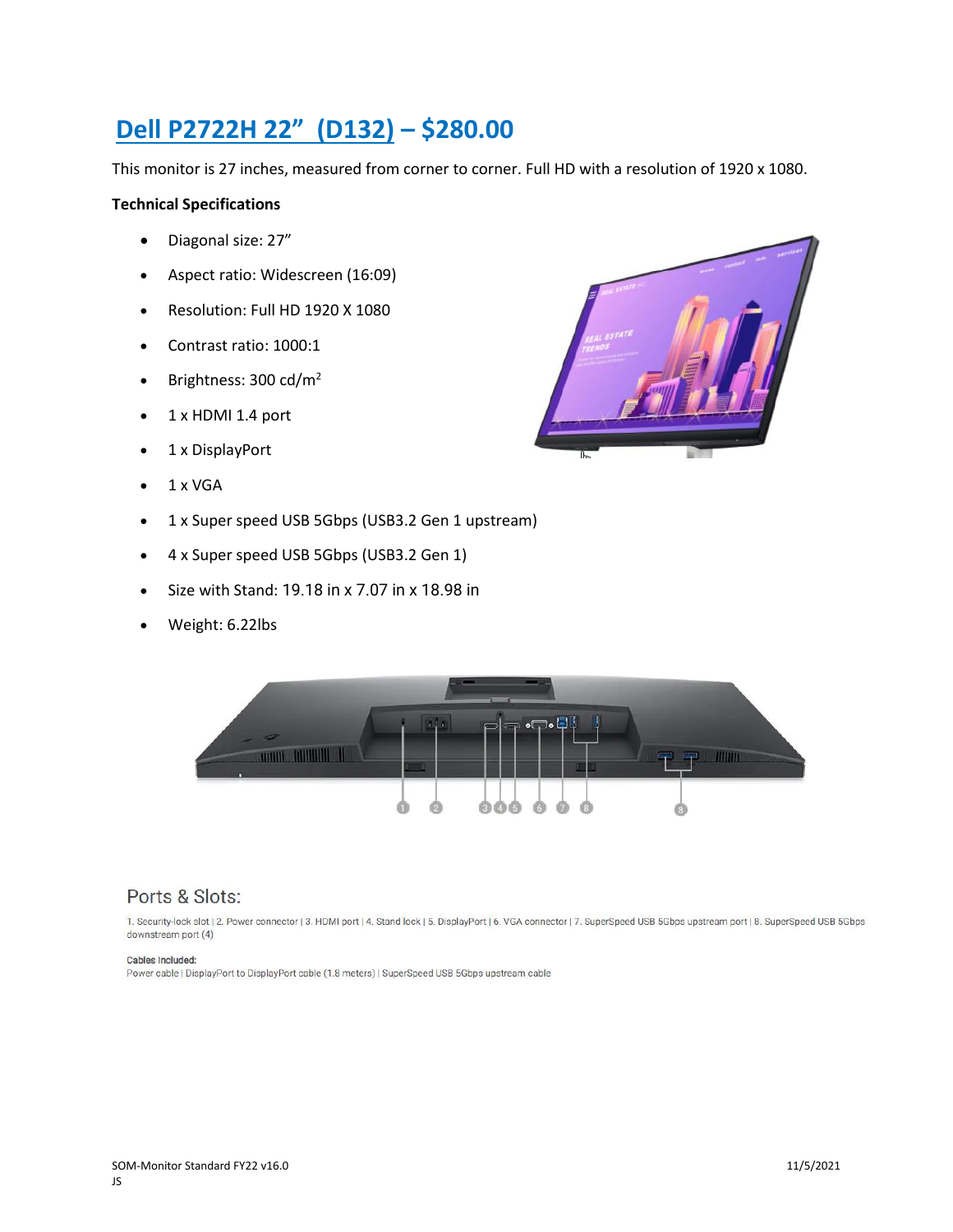# **Dell 24" Video Conferencing C2422HE (M100) – \$390.00**

#### **Technical Specifications**

- Diagonal size: 23.8"
- Aspect ratio: Widescreen (16:09)
- Resolution: Full HD 1920 X 1080
- Contrast ratio: 1000:1
- Brightness:  $250 \text{ cd/m}^2$
- $\bullet$  1 x DP 1.2 (HDCP2.2)
- $\bullet$  1 x HDMI 2.0 (HDCP2.2)
- 1 x USB Type-B (USB 3.2 Gen 1 upstream port)
- 1 x USB Type-C (alternate mode with DisplayPort 1.4, USB 3.2 Gen 1 upstream port, PowerDelivery PD up to 90 W)
- 1 x USB Type-C downstream (15 W), USB 3.2 Gen 1 (5 Gbps)
- 2 x super speed USB 5 Gbps (USB 3.2 Gen 1)
- 1 x super speed USB 5 Gbps (USB 3.2 Gen 1) with BC 1.2 charging capability at 2 (max)
- 1 x 3.5 mm headphone jack
- 1 x RJ45
- Size with Stand: 21.21 in x 7.3 in x 21.4 in
- Weight: 9.6lbs



### **Connectivity Options**

#### Ports & Slots:

1. Security lock slot | 2. Power connector | 3. HDMI port | 4. DisplayPort in | 5. USB-C upstream/DisplayPort | 6. DP port (out) | 7. USB-B upstream port | 8. Super speed USB 5Gbps (USB 3.2 Gen1) | 9. Super speed USB 5Gbps (USB 3.2 Gen1) | 10. RJ45 connector| 11. Super speed USB 5Gbps (USB 3.2 Gen1) | 12. Headphone jack | 13. USB-C downstream port | 14. Stand lock

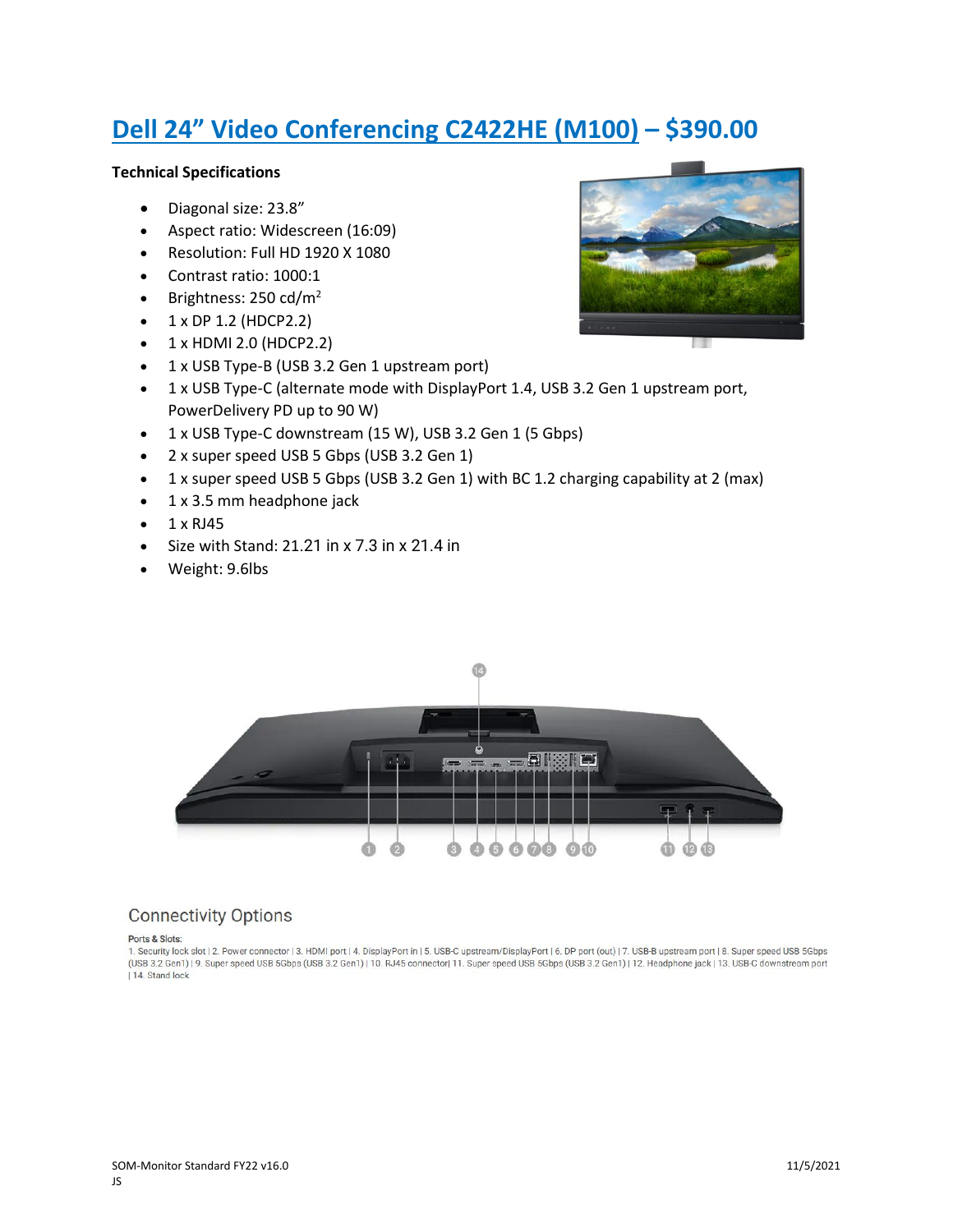# **Dell 27" Video Conferencing C2422HE (M101) – \$494.00**

#### **Technical Specifications**

- Diagonal size: 27.0"
- Aspect ratio: Widescreen (16:09)
- Native Resolution: 2560 X 1440 at 60 Hz
- Contrast ratio: 1000:1
- Brightness:  $350 \text{ cd/m}^2$
- $\bullet$  1 x DP 1.4 (HDCP1.4)
- $\bullet$  1 x HDMI 1.4 (HDCP1.4)
- 1 x USB Type-B (USB 3.2 Gen 1 upstream port)
- 1 x USB Type-C (alternate mode with DisplayPort 1.4, USB 3.2 Gen 1 upstream port, PowerDelivery PD up to 90 W)
- 1 x USB Type-C downstream (15 W), USB 3.2 Gen 1 (5 Gbps)
- 1 x DP (Out) with MST
- 2 x super speed USB 5 Gbps (USB 3.2 Gen 1)
- 1 x super speed USB 5 Gbps (USB 3.2 Gen 1) with BC 1.2 charging capability at 2 A (max)
- 1 x 3.5 mm headphone jack
- $\bullet$  1 x RJ45
- Size with Stand: 24.11 in x 9.1 in x 17.54 in  $\sim$  22.30 in
- Weight: 12.7lbs



### **Connectivity Options**

#### Ports & Slots:

1. Security lock slot | 2. Power connector | 3. HDMI port | 4. DisplayPort in | 5. USB-C upstream/DisplayPort | 6. DP port (out) | 7. USB-B upstream port | 8. Super speed USB 5Gbps (USB 3.2 Gen1) | 9. Super speed USB 5Gbps (USB 3.2 Gen1) | 10. RJ45 connector | 11. Super speed USB 5Gbps (USB 3.2 Gen1) | 12. Headphone jack | 13. USB-C downstream port | 14. Stand lock

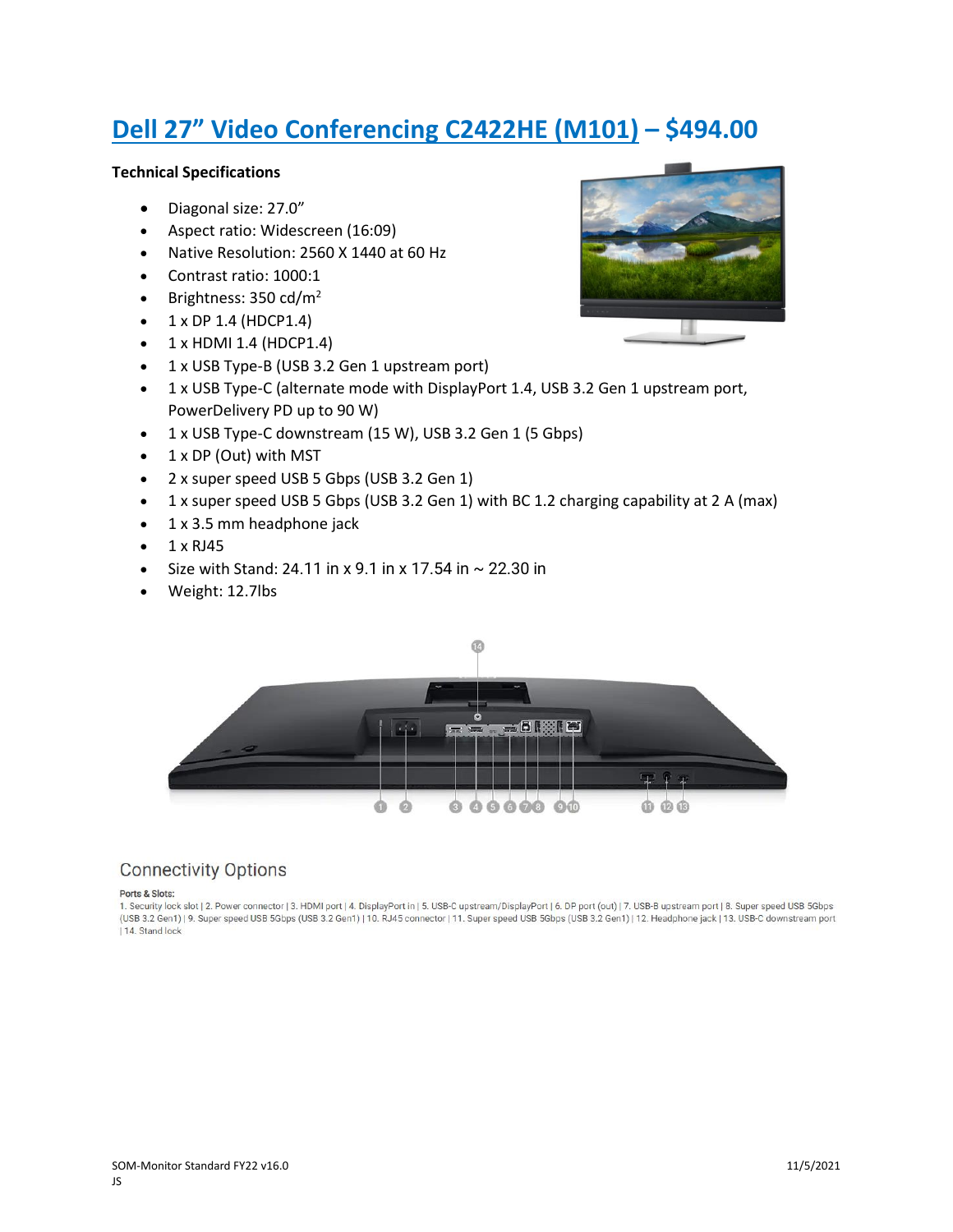## **Dell 34" Curved Video Conferencing C3422WE (M102) – \$780.00**

### **Technical Specifications**

- Diagonal size: 34.14"
- Aspect ratio: Widescreen (21:9)
- Native Resolution: 3440 X 1440 at 60 Hz
- Contrast ratio: 1000:1
- Brightness:  $300 \text{ cd/m}^2$
- $\bullet$  1 x DP 1.2 (HDCP2.2)
- $\bullet$  1 x HDMI 2.0 (HDCP2.2)
- 1 x USB Type-B (USB 3.2 Gen 1 upstream port)
- 1 x USB Type-C (alternate mode with DisplayPort 1.4, USB 3.2 Gen 1 upstream port, PowerDelivery PD up to 90 W)
- 1 x USB Type-C downstream (15 W), USB 3.2 Gen 1 (5 Gbps)
- 2 x super speed USB 5 Gbps (USB 3.2 Gen 1)
- 1 x super speed USB 5 Gbps (USB 3.2 Gen 1) with BC 1.2 charging capability at 2 A (max)
- 1 x 3.5 mm headphone jack
- $\bullet$  1 x RJ45
- Size with Stand: 32.1 in x 9.30 in x 22.68 in
- Weight: 35.2lbs (with packaging)



## **Connectivity Options**

#### Ports & Slots:

1. Security lock slot | 2. Power connector | 3. HDMI port | 4. DisplayPort in | 5. USB-C upstream/DisplayPort | 6. USB-B upstream port | 7, 8, 10. super speed USB 5Gbps (USB 3.2 Gen1) (3) | 9. RJ45 connector | 11. Headphone jack | 12. USB-C downstream port | 13. Stand lock

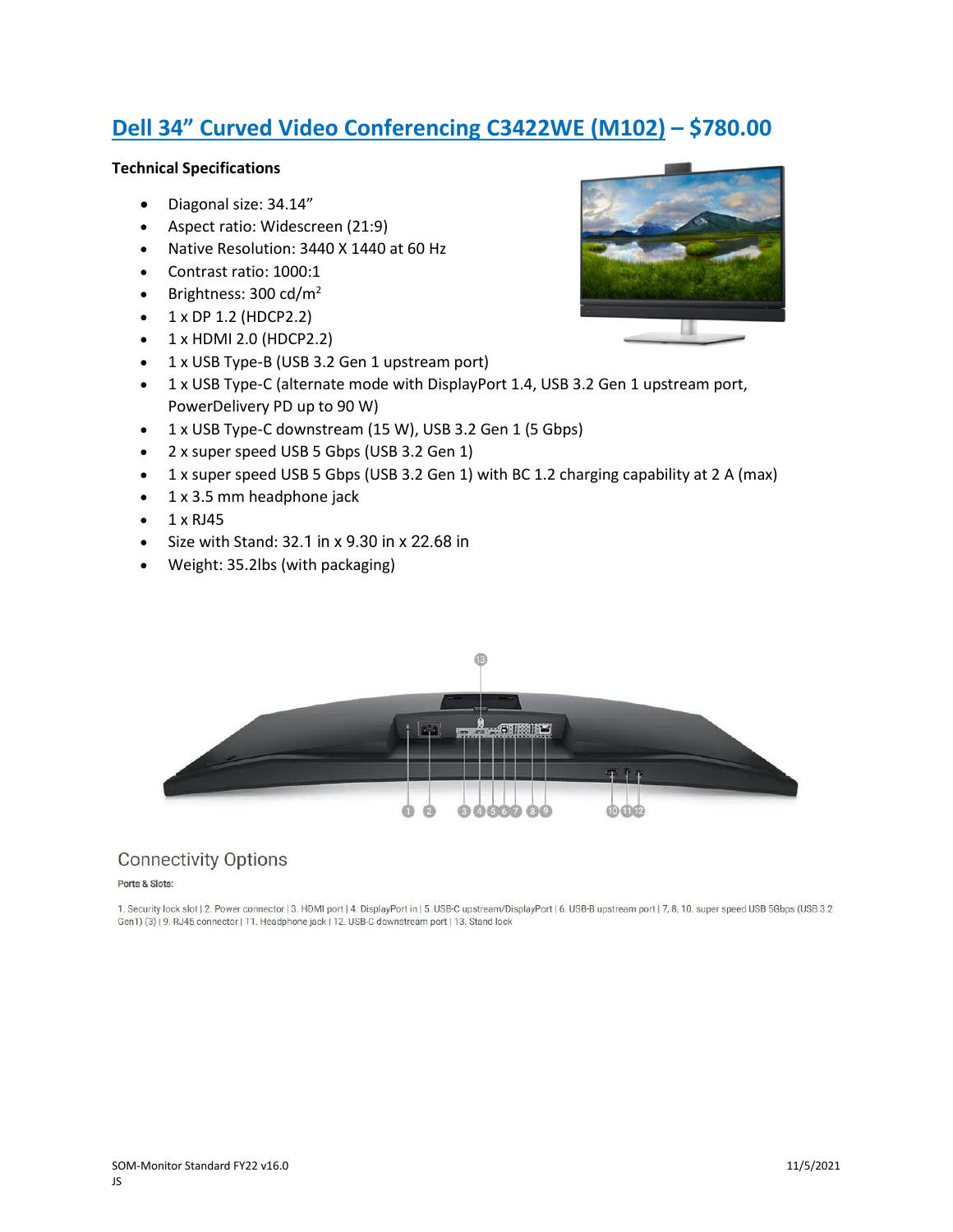## **Dell 14" Portable Monitor C1422H (M103) – \$234.00**

### **Technical Specifications**

- Diagonal size: 14"
- Aspect ratio: Widescreen (16:09)
- Native Resolution: 1920 X 1080 at 60Hz
- Contrast ratio: 700:1
- Brightness:  $300 \text{ cd/m}^2$
- 2 x USB Type C (Alt Mode DP1.2, HBR)
- DP HDCP 1.4
- Dimensions: 12.69 in x 0.56 in x 7.98 in
- Weight: 1.30lbs





## Ports and Slots

1. Power On/Off button | 2. USB-C with Power Pass Through | 3. USB-C with Power Pass Through | 4. Function buttons